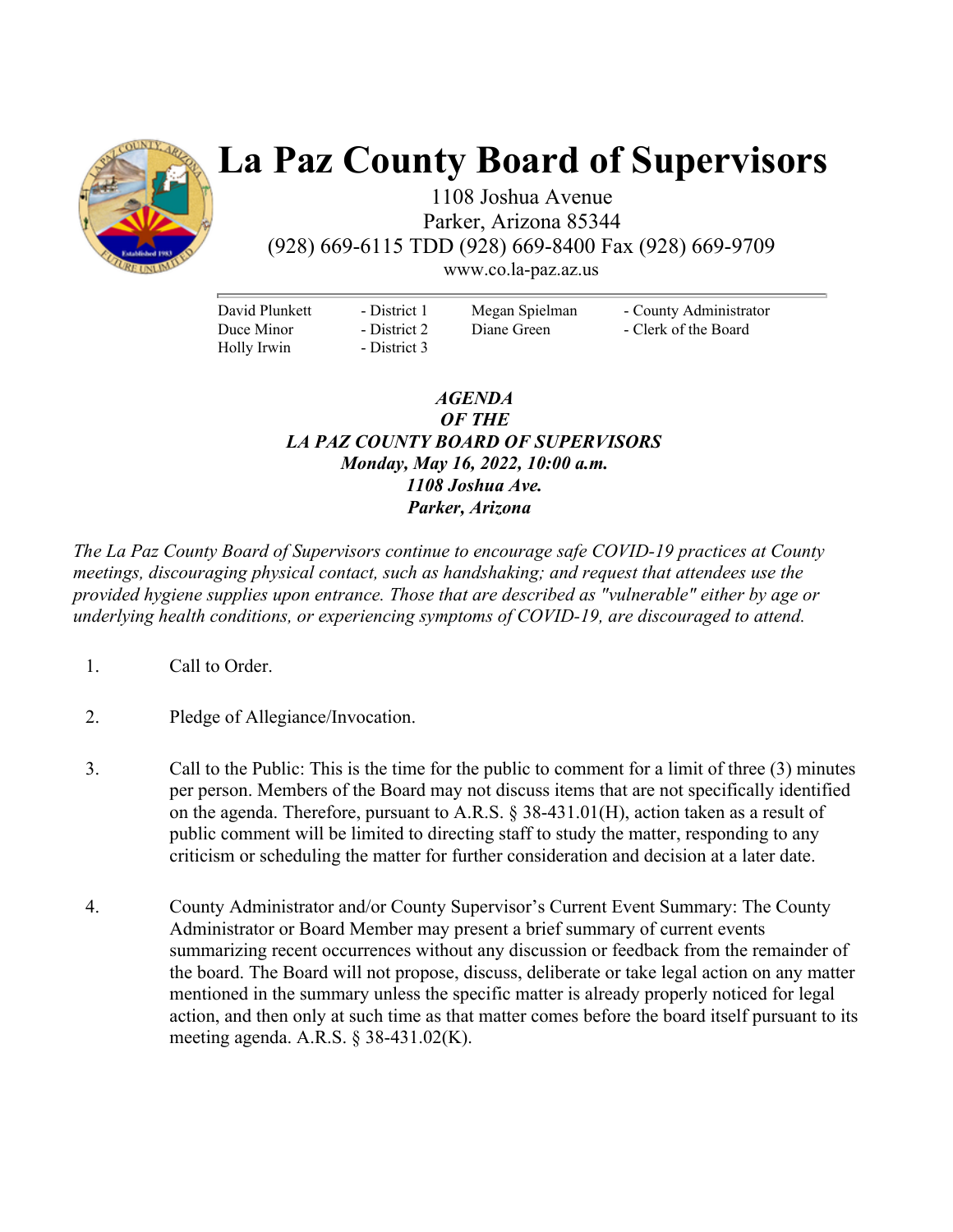La Paz County Board of Supervisors Monday, May 16, 2022, 10:00 a.m. Regular Meeting

*The following items listed under the CONSENT AGENDA will be considered as a group and acted on by one motion with no separate discussion of said items, unless a Board Member so requests. In that event, the item will be removed from the CONSENT AGENDA for separate discussion and action.* 

#### 5. **CONSENT AGENDA** *(Discussion and possible action on the following items):*

- a. Approve La Paz County Payroll, from January 1, 2022, through January 31, 2022, in the amount of \$824,976.41, plus employer related expenses (ERE), in the amount of \$410,829.84, for a total of \$1,235,806.25; and from February 1, 2022, through February 28, 2022, in the amount of \$798,768.47, plus employer related expenses (ERE), in the amount of \$395,119.79, for a total of \$1,193,888.26; and from March 1, 2022, through March 31, 2022, in the amount of \$1,172,466.53, plus employer related expenses (ERE), in the amount of \$594,751.46, for a total of \$1,767,217.99; and from April 1, 2022, through April 30, 2022, in the amount of \$885,540.39, plus employer related expenses (ERE), in the amount of \$419,853.34, for a total of \$1,305,393.73; including handwrittenwarrants *- Finance.*
- b. Approve La Paz County payables, as presented, for FY2021/2022, for the month of January 2022, in the amount of \$1,440,015.72; and for February 2022, in the amount of \$1,081,436.32; and for March 2022, in the amount of \$1,522,706.88; and for April 2022, in the amount of \$1,429,994.89; including handwritten warrants *- Finance.*
- c. Approve to appoint member to the Board of Adjustment *Board of Supervisors.*
- d. Approve to appoint the position of Property Appraiser Apprentice, a vacant and budgeted position - *Assessor.*
- e. Approve to appoint the position of Pretrial/Surveillance Officer; a vacant budgeted position - *Probation.*
- f. Approval to promote Scanner Technician to the position of Senior Right-of-Way Agent, a vacant and budgeted position - *Public Works.*
- g. Approve to appoint the position of Court Clerk for the Salome Justice Court, a vacant and budgeted item - *JP5*.
- h. Approve to create a new job description and associated pay plan for a Sanitarian/Building Inspector/Code Compliance Officer for the Community Development Department - *Human Resources.*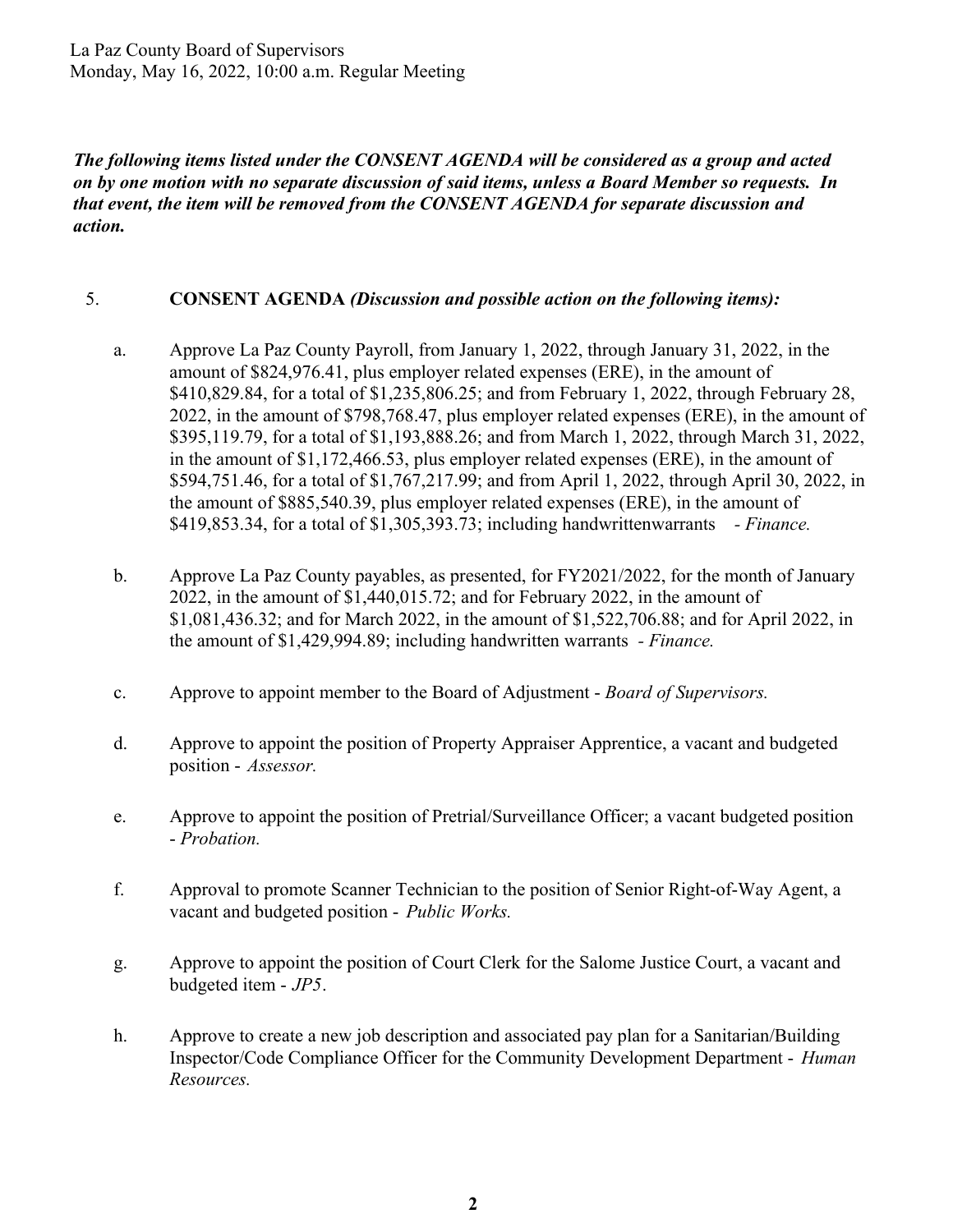- i. Approve Intergovernmental Agreement with Arizona Department of Health Services, Contract No. CTR058096, La Paz County COVID 19 ELC Funding for K-12, Amendment 1 Extension - *Health.*
- j. Approve the Forth Amendment to the Intergovernmental Agreement between La Paz County and the Arizona Counties Insurance Pool - *Board of Supervisors.*
- k. Approve FY2022/2023 Schedule for Reimbursement of La Paz County Services to La Paz County Special Districts pursuant to A.R.S. §§11-251.06(B) & 48-819, effective July 1, 2022 - *Clerk of the Board.*
- l. Approve the new appointments to the Mohave/La Paz Workforce Development Board - *Board of Supervisors.*
- m. Approve the Mohave/La Paz revised One Stop System PY2020 to PY2023 Memorandum of Understanding (MOU) and the Infrastructure Funding Agreement (IFA) (including the additional changes requested by the State of Arizona) with the workforce Development Board (WDB) and the partners within the One Stop Delivery System, and authorize the Chairman of the Board of Supervisors to sign any necessary documents for the MOU and IFA - *Board of Supervisors.*
- n. Approve revised Partnership Agreement between the Chief Local Elected Officials (CLEO) for the Mohave/La Paz Workforce Development Area (WDA) and the Mohave/La Paz Local Workforce Development Board (WDB) as required by the Workforce Innovation and Opportunity Act of 2014 (WIOA), Public Law 113-128, and authorize the Chairman of the Board of Supervisors to sign the Agreement on behalf of Mohave County - *Board of Supervisors.*
- o. Approve amended Mohave/La Paz Workforce Development Board (WDB) By-Laws - *Board of Supervisors.*
- p. Approve the Memorandum of Understanding (MOU) regarding Conflict of Interest between Mohave County and the Mohave/La Paz Workforce Development Board (WDB) and authorize the Chairman of the Mohave County Board of Supervisors to sign the MOU - *Board of Supervisors.*

# q. *Sitting as the Jail District Board of Directors:*

1. Approve La Paz County Jail Payroll from January 1, 2022, through January 31, 2022, in the amount of \$124,516.35, plus employer related expenses (ERE), in the amount of \$47,996.99, for a total of \$172,513.34; and from February 1, 2022, through February 28, 2022, in the amount of \$111,588.65, plus employer related expenses (ERE), in the amount of \$45,916.11, for a total of \$157,504.76; and from March 1, 2022, through March 31, 2022, in the amount of \$169,781.69, plus employer related expenses (ERE), in the amount of \$69,208.46, for a total of \$238,990.15; and from April 1, 2022, through April 30, 2022, in the amount of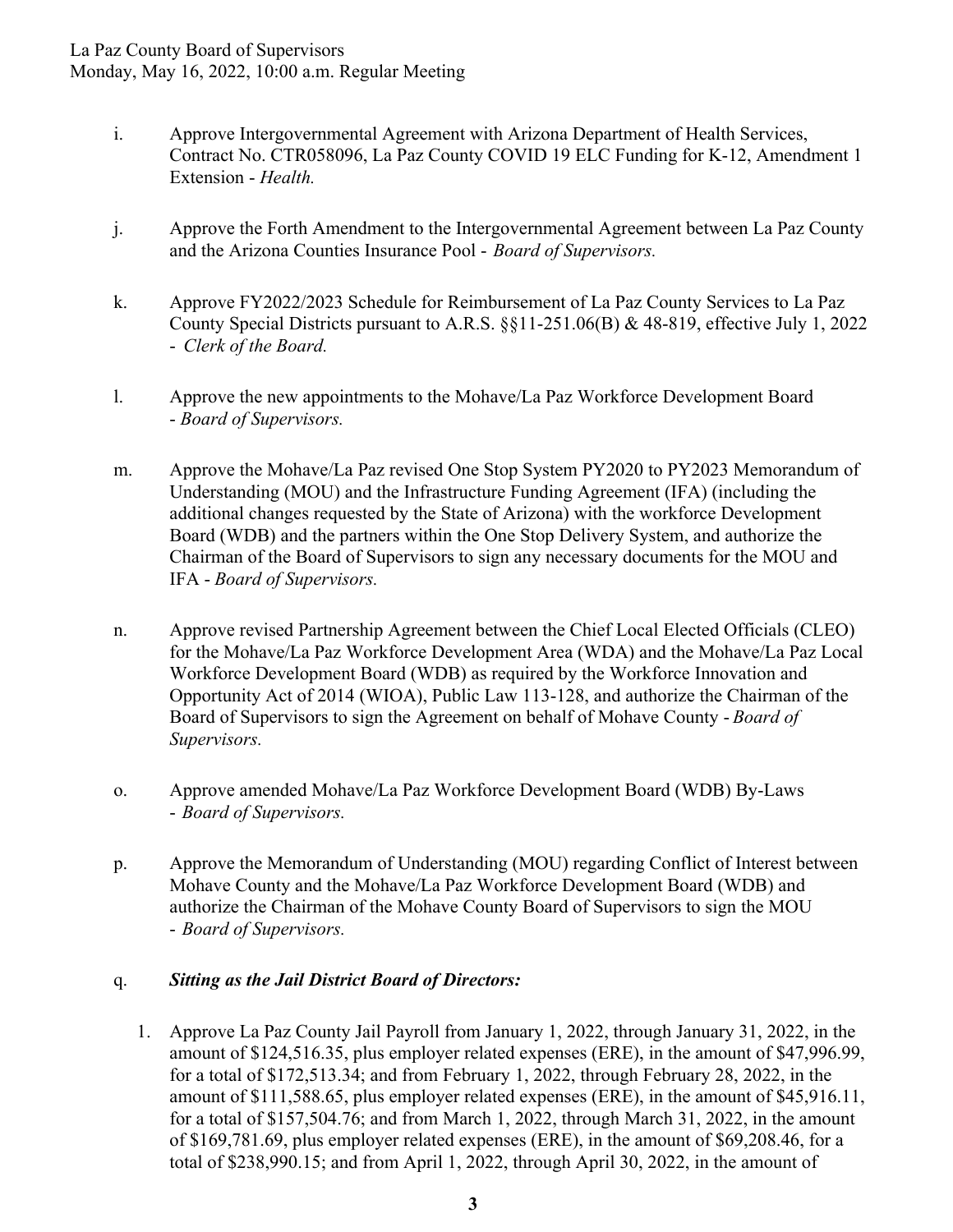La Paz County Board of Supervisors

Monday, May 16, 2022, 10:00 a.m. Regular Meeting

\$108,763.67 plus employer related expenses (ERE), in the amount of \$43,943.38, for a total of \$152,707.05; including handwritten warrants *- Finance.* 

- 2. Approve La Paz County Jail District payables, as presented, for FY2021/2022, for the month of January 2022, in the amount of \$68,538.69; and for February 2022, in the amount of \$131,250.22; and for March 2022, in the amount of \$121,486.36; and for April 2022, in the amount of \$97,317.47; including handwritten warrants *- Finance.*
- 3. Approve to Amend Service Agreement with TurnKey Corrections, Jail Vending.

## **REGULAR AGENDA** *(Discussion and possible action on the following items):*

- 6. *Public Hearing:* Cactus State Utility Operating Company, LLC (Harrisburg System), a company doing business in La Paz County, has filed application with the Board of Supervisors of La Paz County, for the right, privilege, license and franchise from the County of La Paz to construct, maintain and operate a public service franchise (a domestic water distribution system) - *Clerk of the Board.*
- 7. Discussion and possible action regarding Cactus State Utility Operating Company, LLC (Harrisburg System), a company doing business in La Paz County, requesting a franchise from the County of La Paz to construct, maintain and operate a public service franchise (a domestic water distribution system) - *Clerk of the Board.*
- 8. *Public Hearing:* Cactus State Utility Operating Company, LLC (Q Mountain System), a company doing business in La Paz County, has filed application with the Board of Supervisors of La Paz County, for the right, privilege, license and franchise from the County of La Paz to construct, maintain and operate a public service franchise (a domestic water distribution system) - *Clerk of the Board*.
- 9. Discussion and possible action regarding Cactus State Utility Operating Company, LLC (Q Mountain System), a company doing business in La Paz County, has filed application with the Board of Supervisors of La Paz County, for the right, privilege, license and franchise from the County of La Paz to construct, maintain and operate a public service franchise (a domestic water distribution system) - *Clerk of the Board.*
- 10. *Public Hearing:* Arizona Department of Liquor Licenses & Control application #07150014/192979 from Shahir Samy Barsoum dba MC's Market #2, for Series 007 Beer & Wine Bar, located at 3234 Parker Dam Rd, Parker, AZ 85344 - *Clerk of the Board.*
- 11. Discussion and possible action regarding Arizona Department of Liquor Licenses & Control application #07150014/192979 from Shahir Samy Barsoum dba MC's Market #2, for Series 007 Beer & Wine Bar, located at 3234 Parker Dam Rd, Parker, AZ 85344 - *Clerk of the Board.*